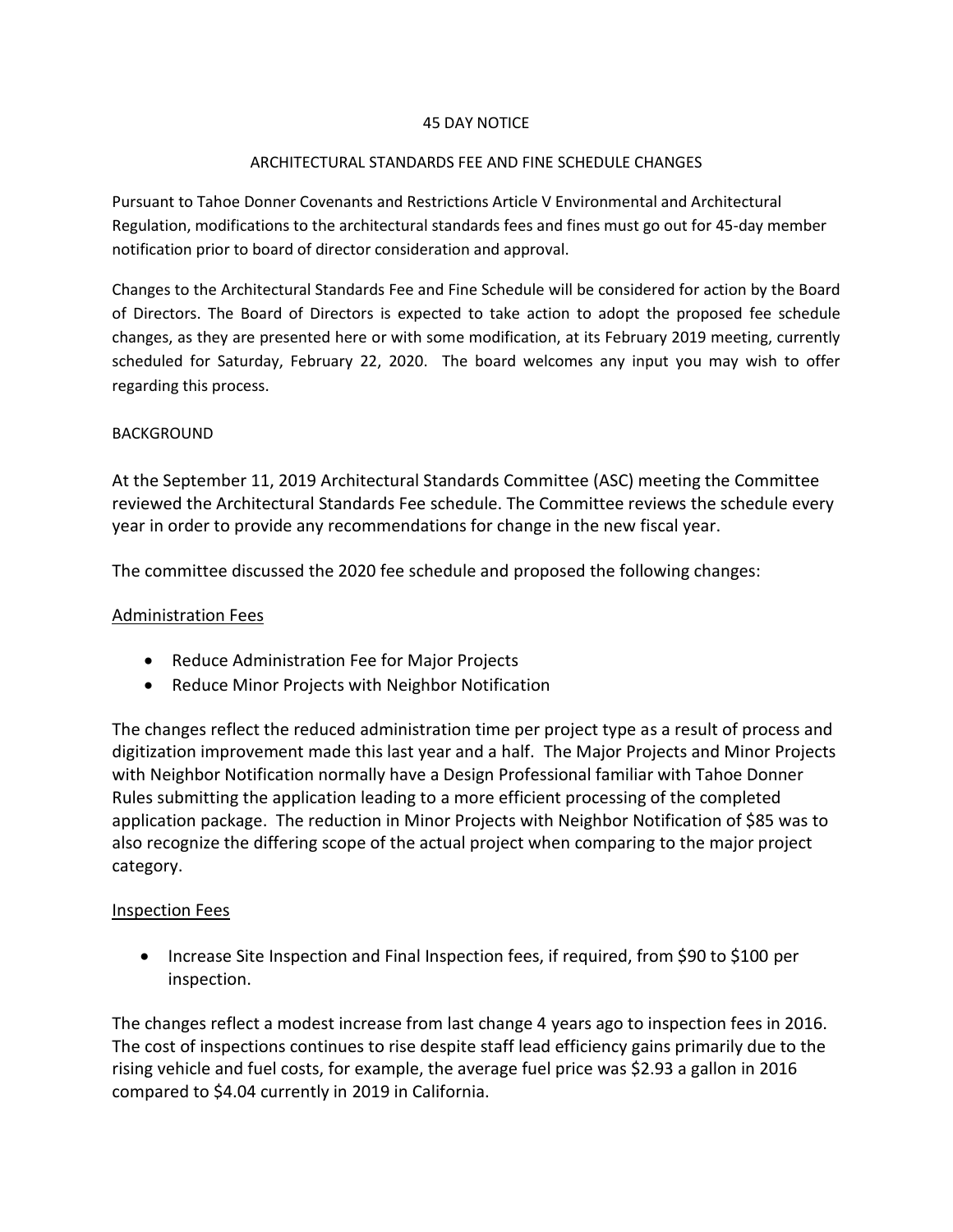The ASC proposes to leave the Deposit and the Extension Fee for each type of project the same as 2019. Maintenance Projects continue to have a \$0 Admin Fee.

# Revision Fees

The committee proposes a per revision fees for revisions made to the ASC approved set of project plans. Proposed new fees follow:

- Major Project \$200 per revision (2nd revision or greater)
- Minor Project- \$100 per revision (2nd revision or greater)

The changes reflect the time taken in a revision process revisiting the particular project, identifying the proposed changes, illustrate the proposed changes on the approved set of plans and prepare the project for an additional review with the committee chair for the Major Projects and Minor Projects with Neighbor Notification or the ASO Manager for minor project revisions and communicate the review results back to the property owner and their hired professionals. The committee agreed that only one revision (or change request) to the project is to be built in to the Administration Fee compared to current practice where an unlimited number routing through the same above timely process is conducted since a revision fee does not exist. For simple revisions, like color changes, the ASC reviewer may waive the revision fee that will be deducted from the available deposit.

# Non-Permitted Improvement Fee

For Minor projects completed without permit, the committee proposes an Administration Fee to be \$100 plus the Administration Fee for that type of project A Maintenance Project completed without permit, the Administration Fee is \$100.

Small increases to miscellaneous fees are as shown on the proposed 2020 ASC Fee Schedule to reflect expense increases related above along with the increase costs of office supply materials

Purpose and effect of the proposed changes to the Architectural Standards Fee Schedule:

- Decrease to the administration fee for major projects are proposed due to greater efficiencies gained through operational improvements and design professional submittal completeness.
- Increase of inspection fees by \$10 due to inflationary factors effecting operational expenses related to inspections.
- Create a fee for revisions to address additional administration time on projects resulting in more than one revision and encourage reducing of the number of revisions occurring.

# Key Dates:

- January 1, 2020: 45-Day Member Notification and Comment Period begins
- January 25, 2020: Board of Directors meeting; hears additional member comment, discussion item only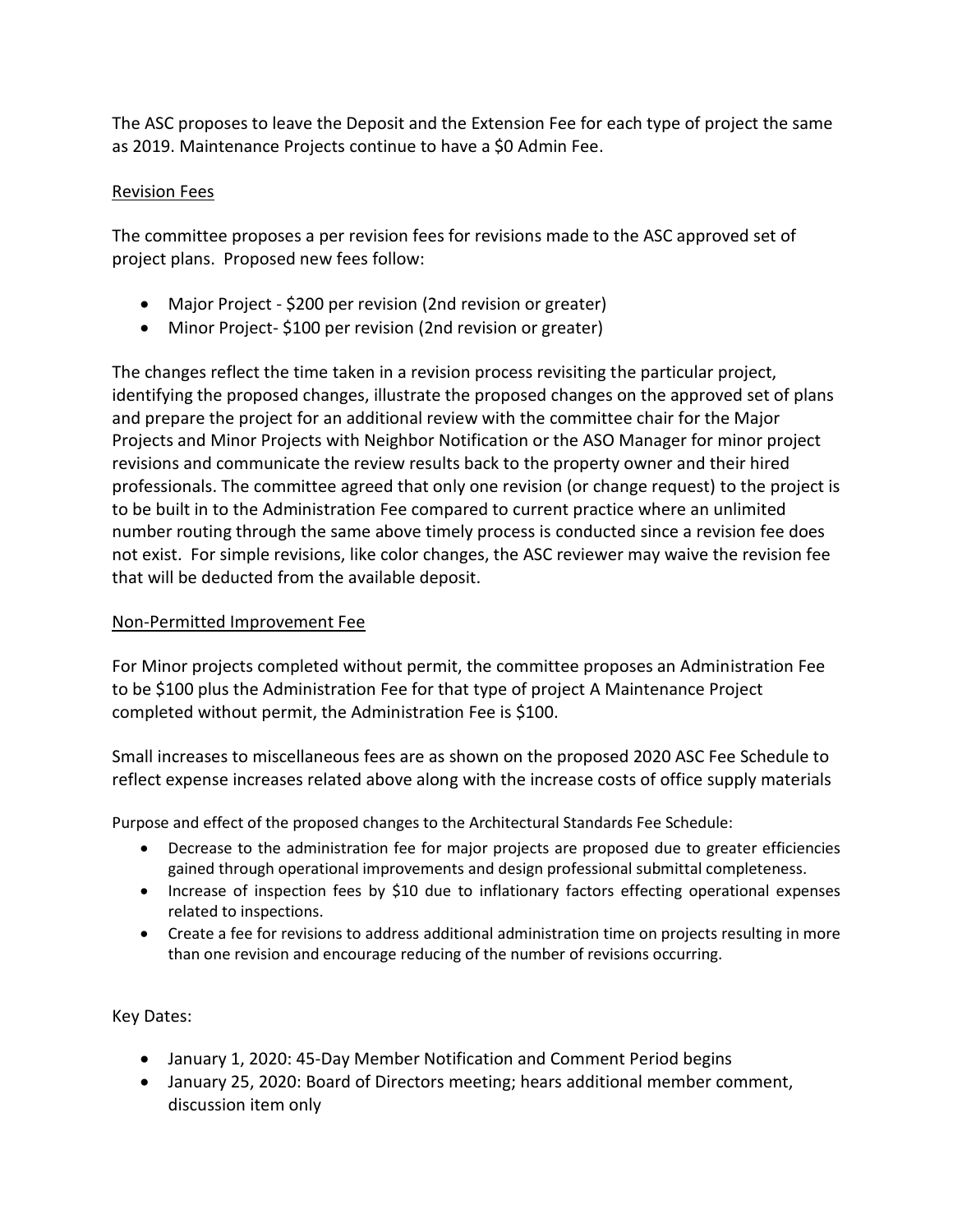• February 22, 2020: Board of Directors consider acting on proposed changes to the Architectural Standards Fee Schedule with or without some modifications.

PROPOSED CHANGES TO ARCHITECTURAL STANDARDS FEE AND FINE SCHEDULE

Inspection Fees

|                                           | <b>Current Fee Schedule</b>                               | Proposed Fee Schedule | Comments      |
|-------------------------------------------|-----------------------------------------------------------|-----------------------|---------------|
| Minor & Major Project<br>Site Inspection  | \$90                                                      | \$100                 | \$10 increase |
| Minor & Major Project<br>Final Inspection | \$90                                                      | \$100                 | \$10 increase |
| Maintenance Project<br>Site Inspection    | No inspection fee                                         | No inspection fee     | No Change     |
| Maintenance Project<br>Final Inspection   | \$90 for expired permits<br>after notice sent to<br>owner | \$100                 | \$10 increase |

Administrative Fees

|                                                                                        | <b>Current Fee Schedule</b> | Proposed Fee Schedule | Comments                       |
|----------------------------------------------------------------------------------------|-----------------------------|-----------------------|--------------------------------|
| Major Project<br><b>Administration Fee</b>                                             | \$1,020                     | \$1,000               | \$20 decrease                  |
| <b>Minor Project</b><br>w/Neighbor<br><b>Notification</b><br><b>Administration Fee</b> | $$140 - $385$               | \$150-\$300           | \$85 decrease                  |
| Minor Project w/o<br><b>Neighbor Notification</b><br><b>Administration Fee</b>         | \$100-\$125                 | \$100-\$200           | \$75 increase on no<br>permits |
| <b>Maintenance Projects</b>                                                            | No Administrative Fee       | No Administrative Fee | No Change                      |